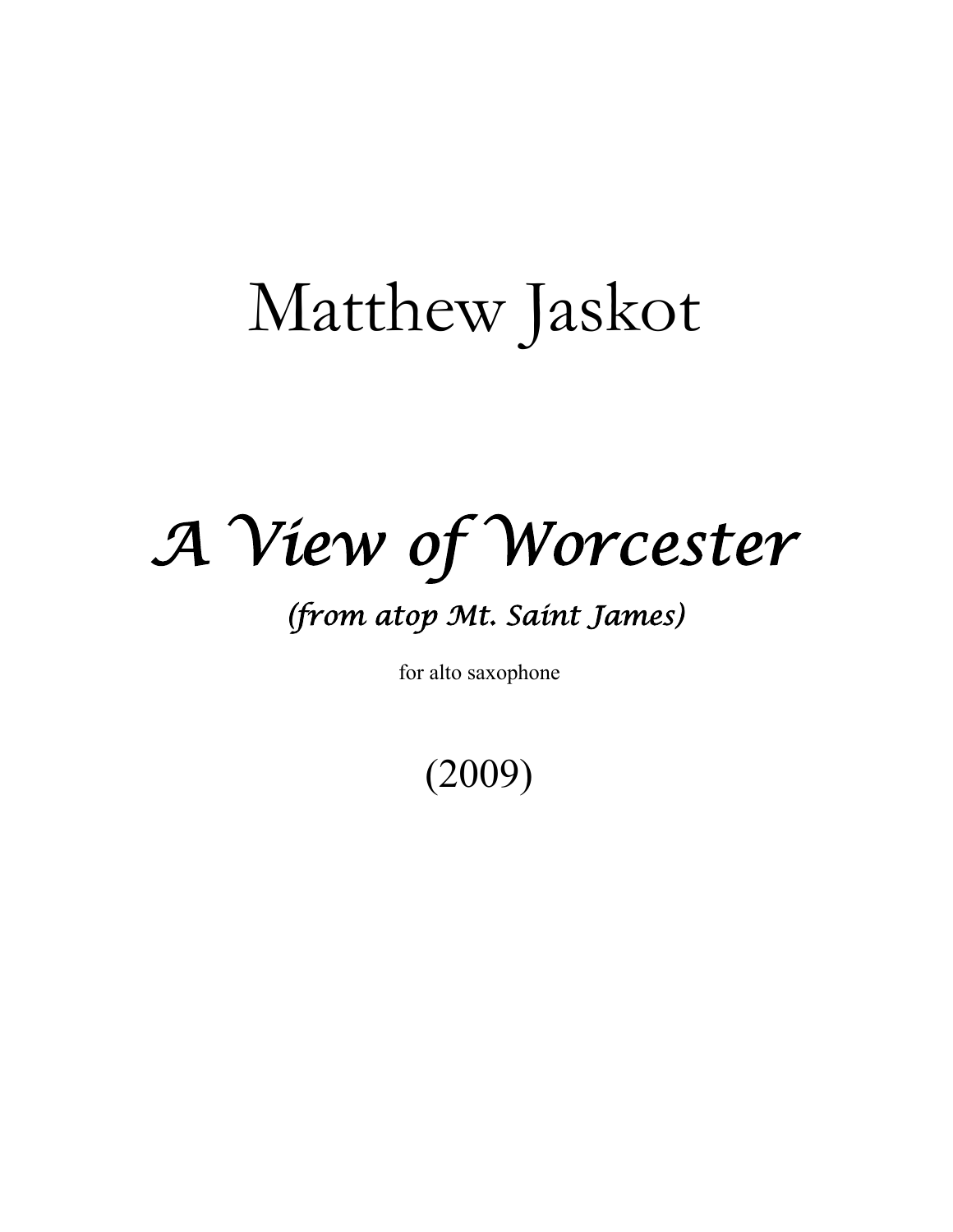Notes:

 $-NV = no$  vibrato  $-FV =$  fast vibrato  $-V =$  normal vibrato

This opening of this piece introduces four "musical characters" that are developed throughout the piece: Sharp disjunct notes, long sustained tones, rapied arpeggiations, and staccato repeated notes. Their are points of focus on each individual character throughout the work, but often times, they should be portrayed as if being viewed panoramically, all in sight at the same time.

Careful articulations should be made so that the repeated notes are clear, even if it means a slight decrease in tempo, so as to differentiate from longer sustained tones.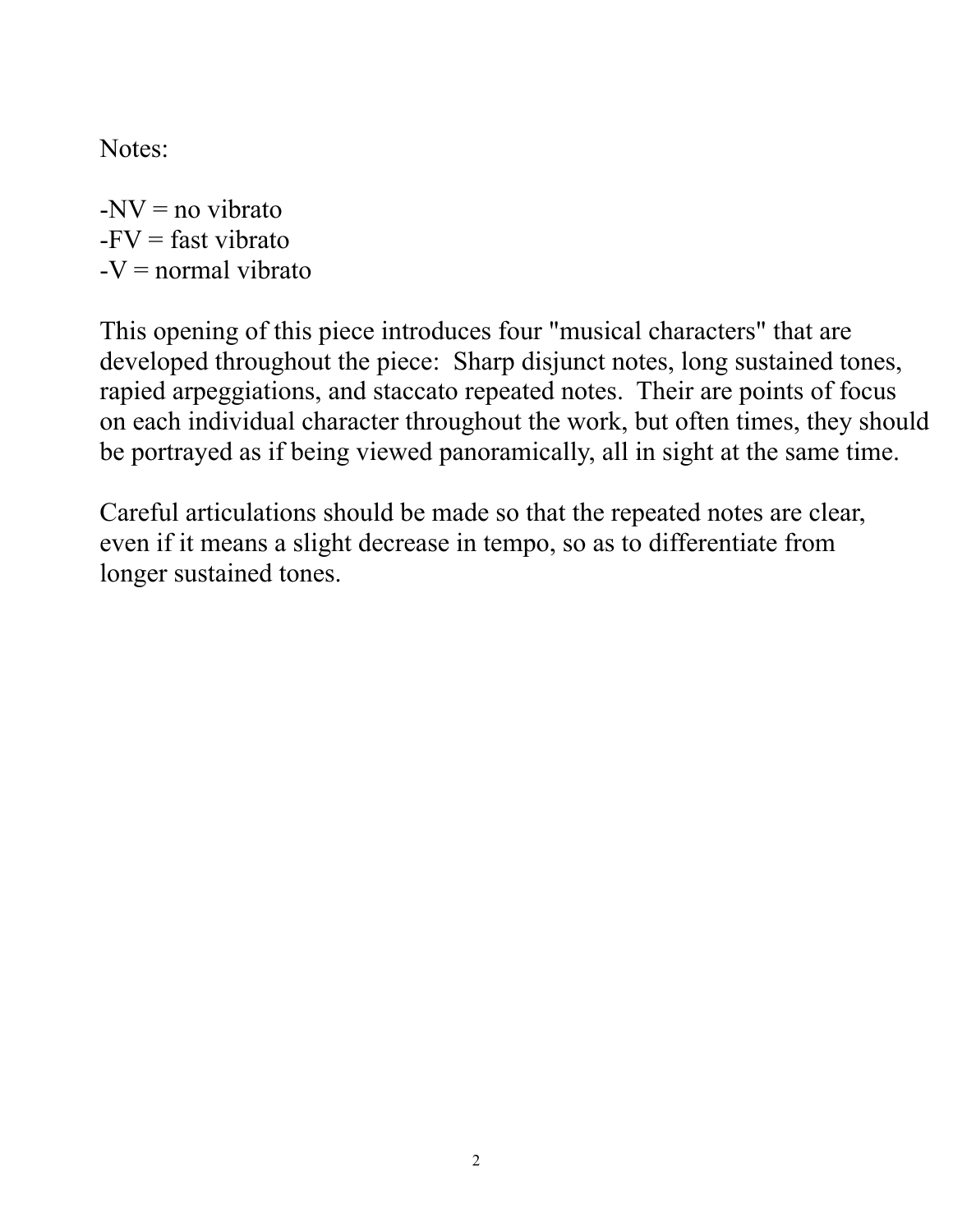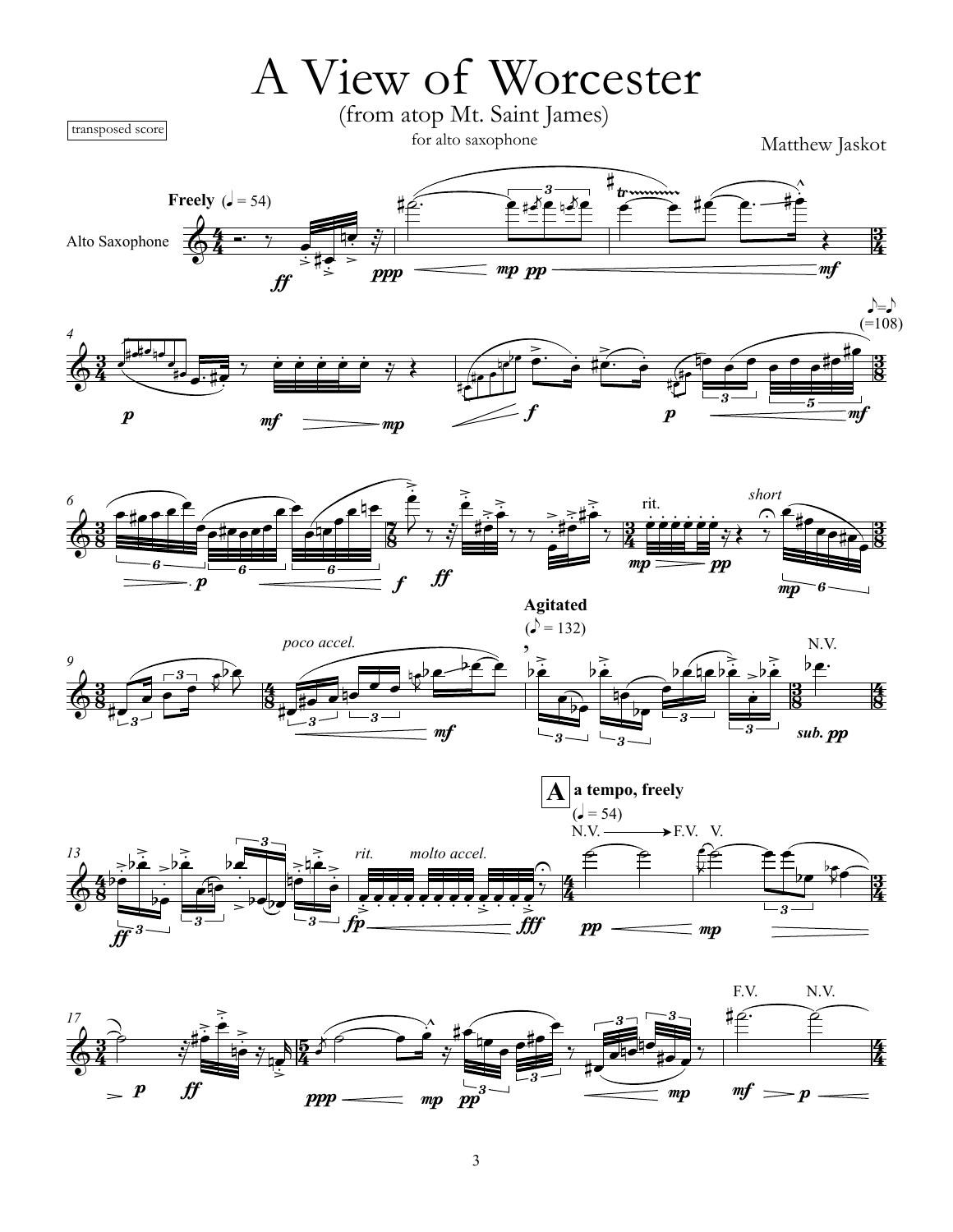









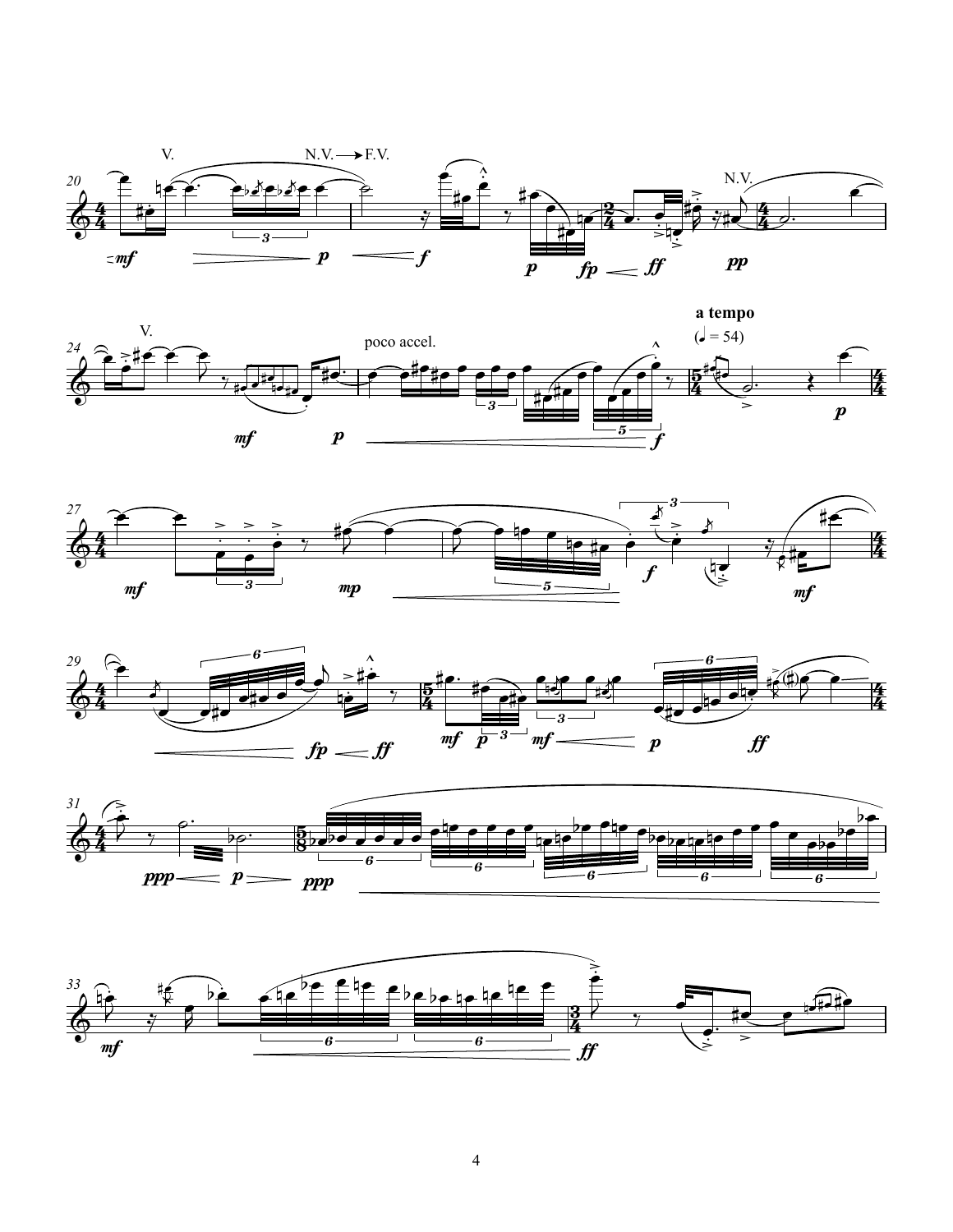









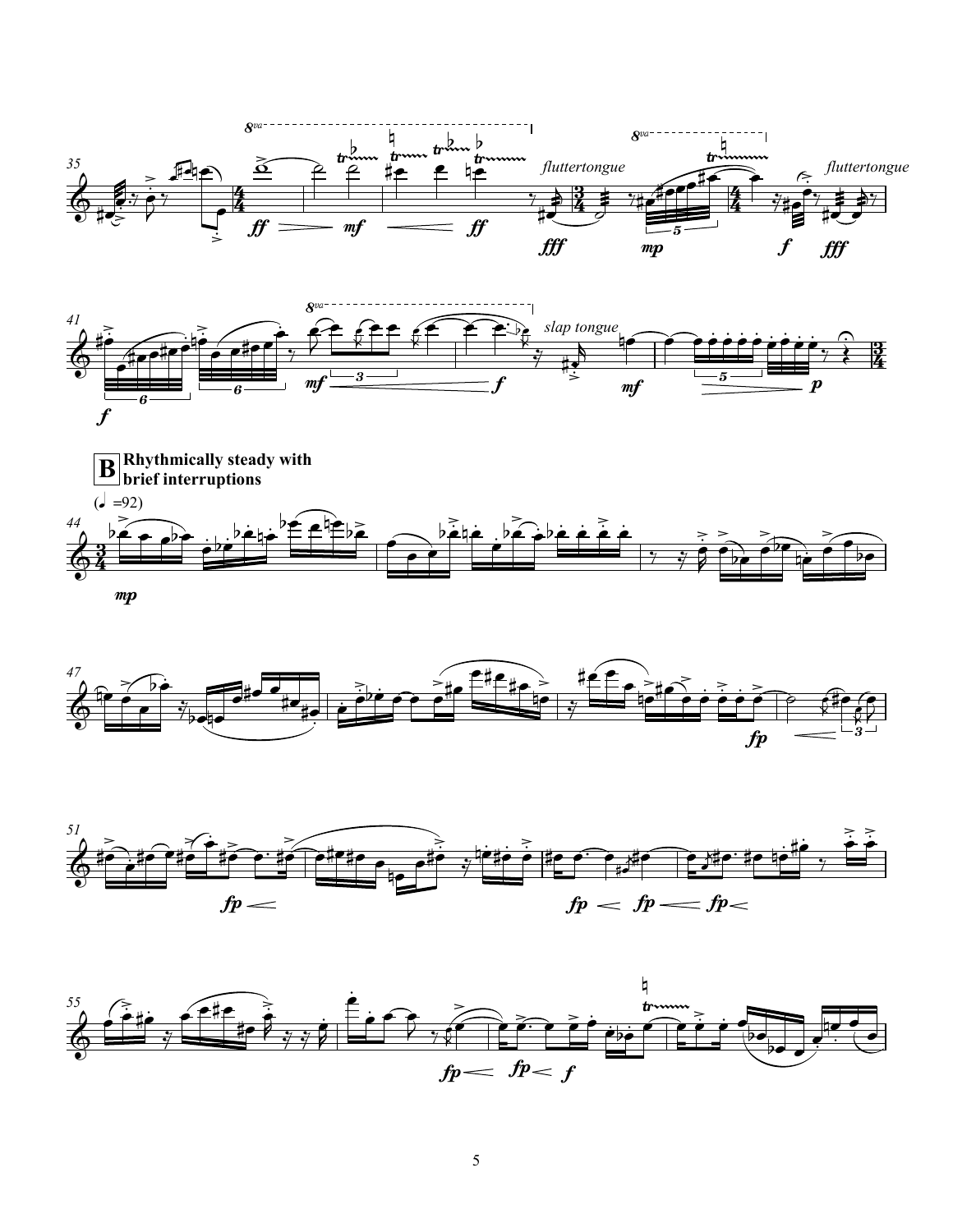









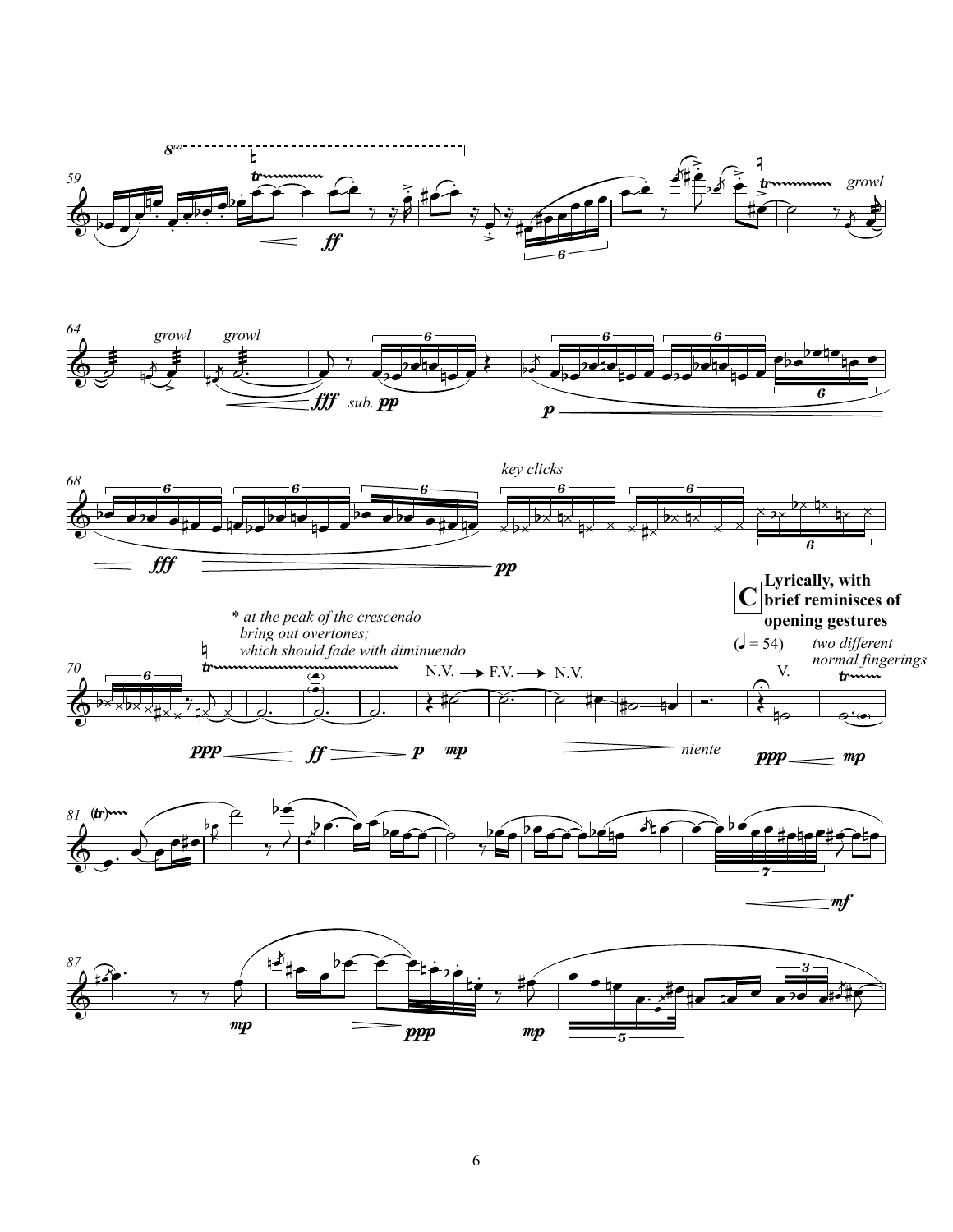